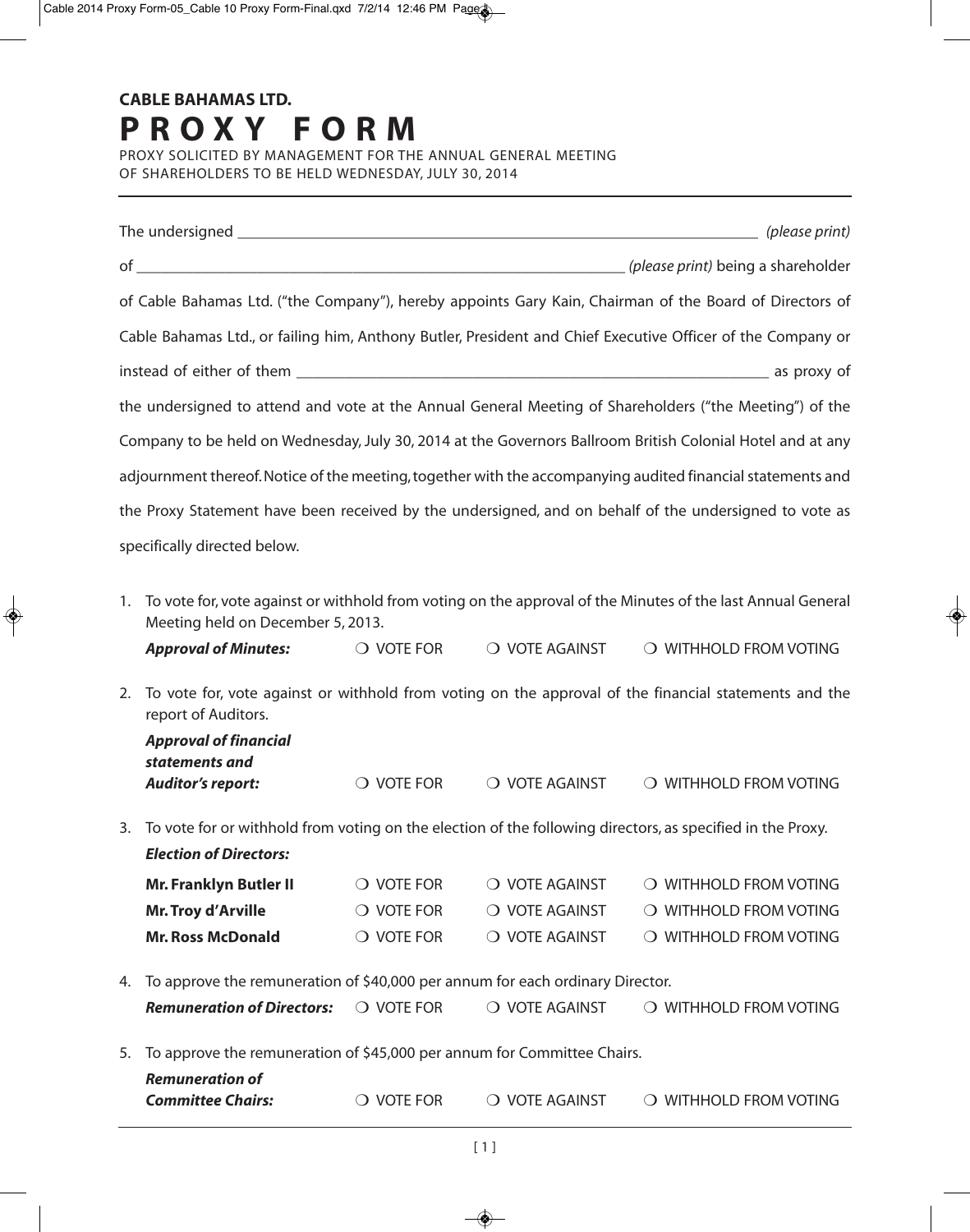PROXY SOLICITED BY MANAGEMENT FOR THE ANNUAL GENERAL MEETING OF SHAREHOLDERS TO BE HELD WEDNESDAY, JULY 30, 2014

|                                                                                                                                                                                                                                                                                      | 6. To approve the remuneration of \$65,000 per annum for the Chairman.                                                                                                                                                                                                    |                     |                |                        |  |  |
|--------------------------------------------------------------------------------------------------------------------------------------------------------------------------------------------------------------------------------------------------------------------------------------|---------------------------------------------------------------------------------------------------------------------------------------------------------------------------------------------------------------------------------------------------------------------------|---------------------|----------------|------------------------|--|--|
|                                                                                                                                                                                                                                                                                      | <b>Remuneration of Chairman:</b>                                                                                                                                                                                                                                          | O VOTE FOR          | O VOTE AGAINST | O WITHHOLD FROM VOTING |  |  |
| 7.                                                                                                                                                                                                                                                                                   | To approve the elimination of the existing Board and committee meeting fees.<br><b>Eliminate Board and</b>                                                                                                                                                                |                     |                |                        |  |  |
|                                                                                                                                                                                                                                                                                      | <b>Committee Meeting Fees:</b>                                                                                                                                                                                                                                            | $\bigcirc$ vote for | O VOTE AGAINST | O WITHHOLD FROM VOTING |  |  |
| To ratify the dividend paid by the Company for the year ended December 31, 2013.<br>8.                                                                                                                                                                                               |                                                                                                                                                                                                                                                                           |                     |                |                        |  |  |
|                                                                                                                                                                                                                                                                                      | <b>Ratification of Dividends:</b>                                                                                                                                                                                                                                         | $\bigcirc$ vote for | O VOTE AGAINST | O WITHHOLD FROM VOTING |  |  |
| 9.                                                                                                                                                                                                                                                                                   | To ratify and confirm all acts, transactions and proceedings of Directors, Officers and Employees of the<br>Company for the financial year ended December 31, 2013.                                                                                                       |                     |                |                        |  |  |
|                                                                                                                                                                                                                                                                                      | <b>Ratification of Directors,</b><br><b>Officers and Employees:</b>                                                                                                                                                                                                       | $\bigcirc$ vote for | O VOTE AGAINST | O WITHHOLD FROM VOTING |  |  |
|                                                                                                                                                                                                                                                                                      | 10. To vote for or withhold from voting on the appointment of Deloitte & Touche, 2nd Terrace, Collins<br>Avenue, P.O. Box N-7120, Nassau, Bahamas as the Auditor of the Company and to authorize the Directors<br>to fix their remuneration.                              |                     |                |                        |  |  |
|                                                                                                                                                                                                                                                                                      | <b>Appointment of</b><br><b>Deloitte &amp; Touche:</b>                                                                                                                                                                                                                    | $\bigcirc$ vote for | O VOTE AGAINST | O WITHHOLD FROM VOTING |  |  |
|                                                                                                                                                                                                                                                                                      | 11. To approve the resolution to amend the Memorandum and Articles of Association to reflect issuance of the<br>Series 6, 5.75% Non-voting Cumulative Redeemable Preference Shares due 2024 as set forth in the Offering<br>Memorandum dated May 5, 2014 for such shares. |                     |                |                        |  |  |
|                                                                                                                                                                                                                                                                                      | <b>Amendment to the Articles</b><br>of Association to reflect<br>issuance of Series 6, 5.75%                                                                                                                                                                              |                     |                |                        |  |  |
|                                                                                                                                                                                                                                                                                      | <b>Preference Shares:</b>                                                                                                                                                                                                                                                 | $\bigcirc$ vote for | O VOTE AGAINST | O WITHHOLD FROM VOTING |  |  |
| 12. To approve the resolution to amend the Articles of Association to reflect the issuance of the Series 8,<br>6.25% Non-voting Cumulative Redeemable Preference Shares due 2024 as set forth in the Offering<br>Memorandum for such shares issued by the Company dated May 5, 2014. |                                                                                                                                                                                                                                                                           |                     |                |                        |  |  |
|                                                                                                                                                                                                                                                                                      | <b>Amendment to the Articles</b><br>of Association to reflect                                                                                                                                                                                                             |                     |                |                        |  |  |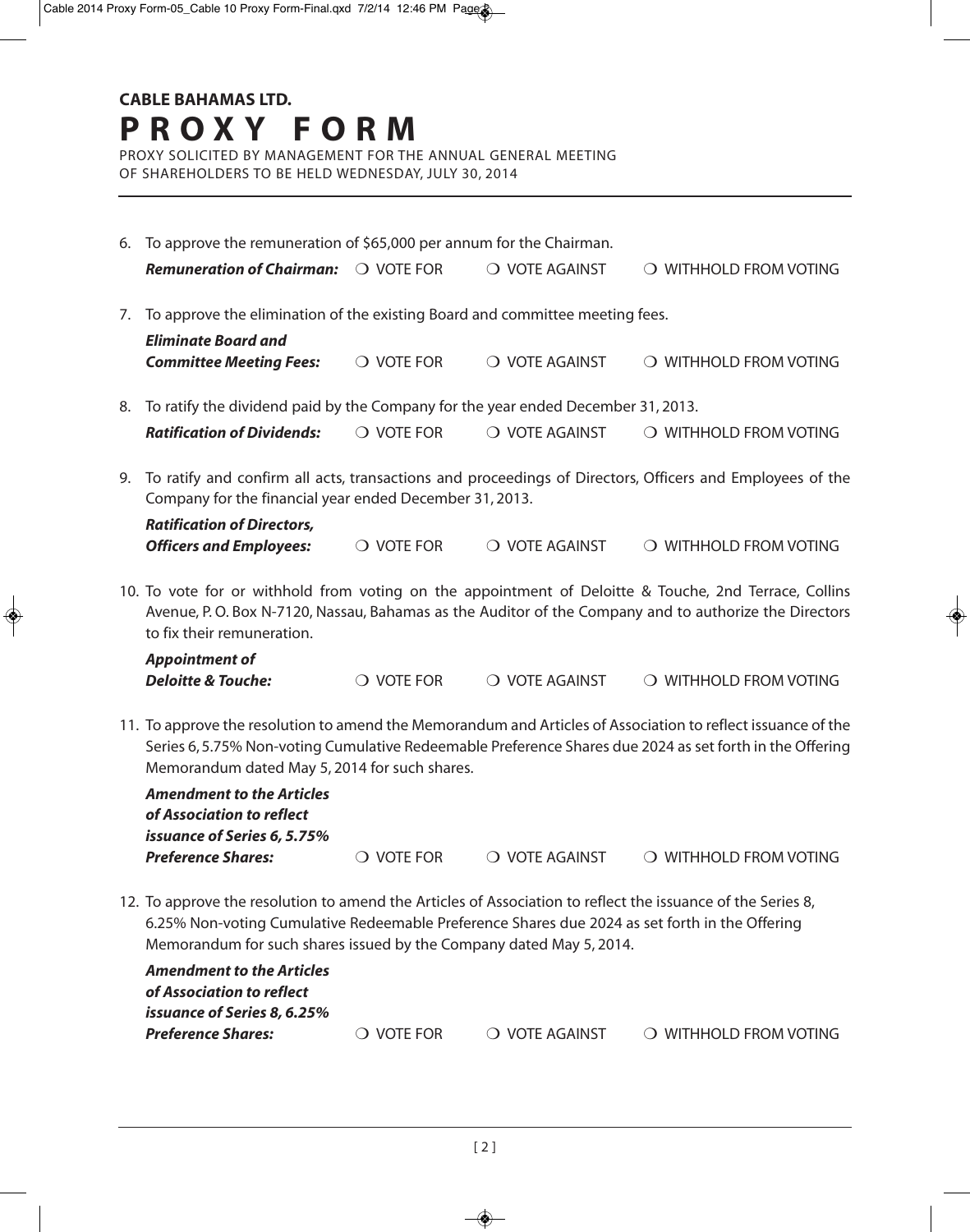PROXY SOLICITED BY MANAGEMENT FOR THE ANNUAL GENERAL MEETING OF SHAREHOLDERS TO BE HELD WEDNESDAY, JULY 30, 2014

| 13. To approve the resolution to amend the Articles of Association to include the position of Vice Chairman.                                                                                                           |                                                                                                           |                         |                                                                                                                                                                                                                      |  |  |
|------------------------------------------------------------------------------------------------------------------------------------------------------------------------------------------------------------------------|-----------------------------------------------------------------------------------------------------------|-------------------------|----------------------------------------------------------------------------------------------------------------------------------------------------------------------------------------------------------------------|--|--|
| <b>Position of Vice Chairman:</b>                                                                                                                                                                                      | O VOTE FOR                                                                                                | O VOTE AGAINST          | O WITHHOLD FROM VOTING                                                                                                                                                                                               |  |  |
| 14. To approve the remuneration for the Vice Chairman of \$50,000 per annum.                                                                                                                                           |                                                                                                           |                         |                                                                                                                                                                                                                      |  |  |
| <b>Remuneration of</b><br><b>Vice Chairman:</b>                                                                                                                                                                        | $\bigcirc$ vote for                                                                                       | O VOTE AGAINST          | O WITHHOLD FROM VOTING                                                                                                                                                                                               |  |  |
| 15. To authorize the Secretary to amend and replace the current Schedule 1, Schedule 2 and Schedule 3 in the<br>Articles of Association to reflect the current preference share offerings.<br><b>Amend and Replace</b> |                                                                                                           |                         |                                                                                                                                                                                                                      |  |  |
| Schedules 1-3:                                                                                                                                                                                                         | $\bigcirc$ vote for                                                                                       | O VOTE AGAINST          | O WITHHOLD FROM VOTING                                                                                                                                                                                               |  |  |
| the Memorandum and Articles of Association to take into account any of these amendments.                                                                                                                               | 16. To authorize the Secretary to make any further amendments and further to renumber cross-references in |                         |                                                                                                                                                                                                                      |  |  |
| <b>Renumbering of the</b><br><b>Memorandum and</b>                                                                                                                                                                     |                                                                                                           |                         |                                                                                                                                                                                                                      |  |  |
| <b>Articles of Association:</b>                                                                                                                                                                                        | $\bigcirc$ vote for                                                                                       | $\bigcirc$ vote against | O WITHHOLD FROM VOTING                                                                                                                                                                                               |  |  |
| and supply all necessary information to the relevant agencies in connection therewith.                                                                                                                                 |                                                                                                           |                         | 17. To authorize the Directors to execute any and all documents to effect the consolidation, restatement<br>and replacement of the existing Memorandum and Articles of Association and to make all necessary filings |  |  |

| <b>Authorize Directors to</b><br>effect the Amended |                     |                        |                        |
|-----------------------------------------------------|---------------------|------------------------|------------------------|
| Memorandum and<br><b>Articles of Association:</b>   | $\bigcirc$ vote for | $\circ$ o vote against | O WITHHOLD FROM VOTING |

18. To vote in their discretion upon any other business which may properly come before the meeting or any adjournment thereof.

 $\overline{O}$  vote for  $\overline{O}$  vote against  $\overline{O}$  withhold from voting